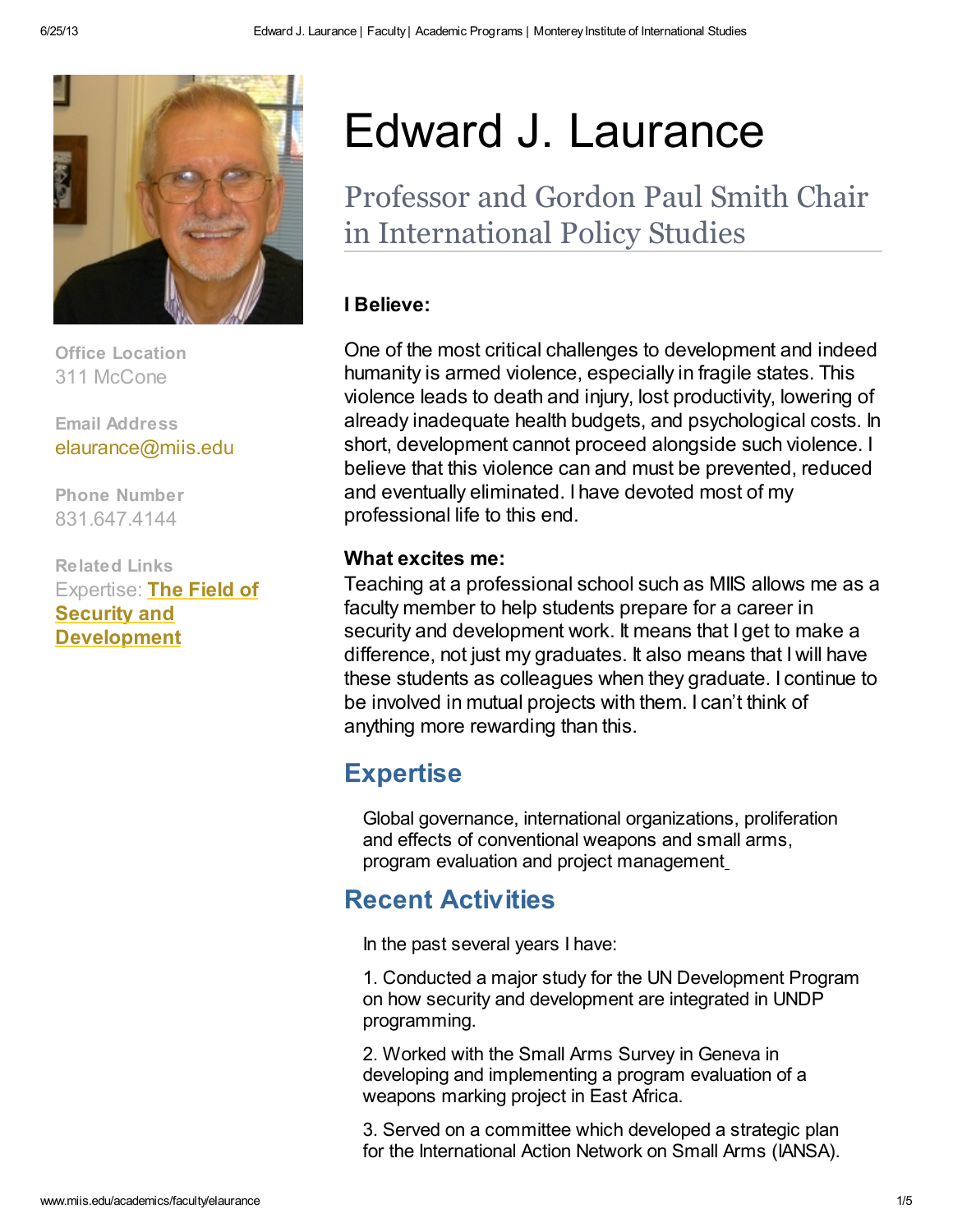4. Placed students in security and development organizations in MIIS Immersive Professional Learning programs.

5. Served as an expert consultant for the United Nations project ISACS, developing global standards for controlling the proliferation and misuse of small arms and light weapons.

6. Worked with IANSA and Small Arms Survey to develop indicators to be used to monitor national compliance with the UN Programme of Action on small arms.

7. Advised the City of Salinas, California, on gang violence reduction and prevention.

### Education

PhD, International Relations, University of Pennsylvania; MA, International Relations and Public Administration, Temple University; BS, United States Military Academy

## Careers in Security and Development

Students who concentrate on security and development normally take courses in conflict and conflict resolution, human security, human rights, and a full range of development courses. They also spend at least six months as a junior professional with an S and D organization while at MIIS. Graduates who entered this field have served as program managers for conflict management in South Sudan, field analysts for international governmental organizations as well as NGOs and think tanks, staff officers developing public security education and training for the UN, survey researchers in areas fraught with insecurity and conflict, and evaluators of programs designed to reduce armed violence and enable development.

## Selected Publications

The UNDP Role in the [Comprehensive](http://www.miis.edu/media/view/21316/original/the_undp_role_in_the_comprehensive_approach_to_security_in_fragile_states.pdf) Approach to Securi[t](http://www.miis.edu/media/view/21316/original/the_undp_role_in_the_comprehensive_approach_to_security_in_fragile_states.pdf)y in Fragile States: An Assessment Edward J. Laurance Version 5.1 10 June 2010.

"Managing the Tools of War and Violence: Global Governance or State-centric Realpolitik? In Michael Brzoska and Axel Krohn (eds.) Overcoming Armed Violence in a Complex World: Essays in Honor of Herbert Wulf. Budrich UniPress Ltd. November 2009.

With Hendrik Wagenmakers and Herbert Wulf. "Managing the Global Problems Created by the Conventional Arms Trade: An Assessment of the United Nations Register of Conventional Arms." Global Governance, Vol. 2, Spring 2005.

With Rachel Stohl. Making Global Public Policy: The Case of Small Arms and Light Weapons. [Occasional](http://www.smallarmssurvey.org/files/sas/publications/o_papers_pdf/2002-op07-un_conference.pdf) Paper No. 7. Geneva: Small Arms Survey, December 2002.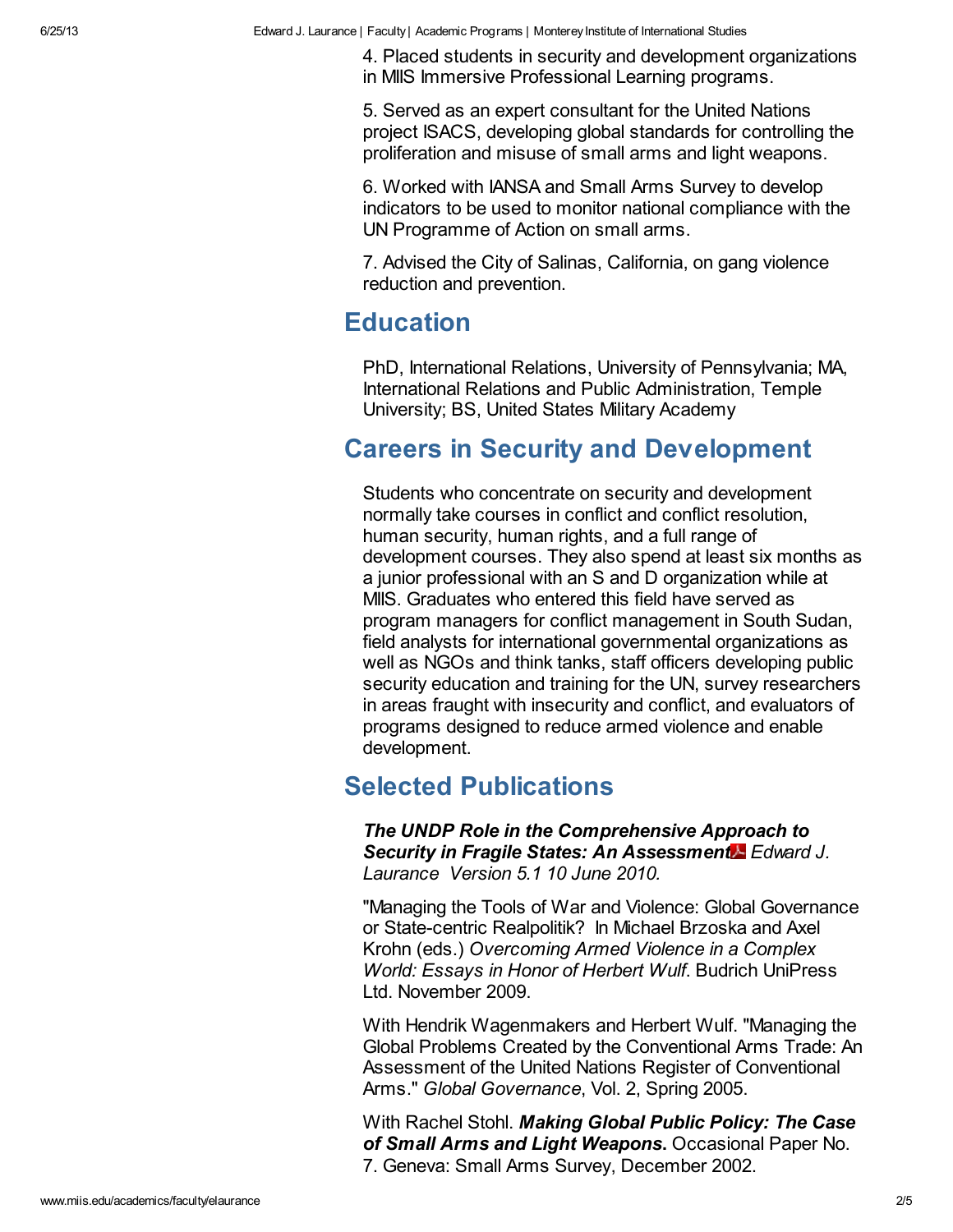#### The United Nations [Conventional](http://www.international.gc.ca/arms-armes/isrop-prisi/research-recherche/verification/laurance2001/index.aspx) Arms Register (UNCAR): Present Challenges, New Directions.

"Light Weapons and Human Development: The Need for Transparency and Early Warning." In Jeffrey Boutwell and Michael T. Klare, Light Weapons and Civil Conflict: Controlling the Tools of Violence (Boulder: Rowman and Littlefield Publishers, Inc., 1999), pp. 185-196.

"Monitoring the Flow, Availability and Misuse of Light Weapons," in Arms Watching: [Integrating](http://www.international-alert.org/pdf/lw_armswatching.pdf) Small Arms and Light Weapons Into the Early Warning of Violent Conflict. Edward J. Laurance (Ed.) (London: International Alert, May 1999).

Arms Watching: Integrating Small Arms and Light Weapons Into the Early Warning of Violent [Conflict\(Ed](http://www.international-alert.org/pdf/lw_armswatching.pdf)[.\)](http://www.international-alert.org/pdf/lw_armswatching.pdf) (London: International Alert, May 1999).

Light Weapons and Intra-State Conflict: Early Warning **Factors and Preventive Action.** [\(Washington:](http://www.wilsoncenter.org/subsites/ccpdc/pubs/weap/frame.htm) Carnegie Commission on Preventing Deadly Conflict, July 1998).

"Small Arms, Light Weapons, and Conflict Prevention: The New Post-Cold War Logic of Disarmament" in Barnett R. Rubin Cases and Strategies for Preventive Action (The Century Foundation Press, 1998), pp. 135-168.

"Moratoria on Small Arms and Light Weapons: Conceptualization and Application to Central America" in Sverre Lodgaard and Carsten F. Ronnfeldt, A Moratorium on Light Weapons in West Africa (Oslo: Norwegian Institute of International Affairs, 1998), pp. 69-83.

"A Conceptual Framework for Arms Trade Transparency in South-East Asia." In Bates Gill and J.N. Mak (eds.), Arms Transparency and Security in South-East Asia. SIPRI Research Report No. 13. (Oxford: Oxford University Press, 1997), pp. 10-24.

With Sarah E. Meek. The Role of Conventional Arms Buildups in the Outbreak of Conflict: Developing Early Warning and Preventive Measures. Report submitted to the United States Institute for Peace in fulfillment of grant SG-94-113. July 1996.

With Sarah E. Meek. The New Field of Micro-[Disarmament:](http://www.smallarmssurvey.org/files/portal/spotlight/disarmament/disarm_pdf/1996_Laurence_Meek.pdf) Addressing the Proliferation and Buildup of Small Arms and Light Weapons. Brief 7. (Bonn: Bonn International Center for Conversion, September 1996).

"The Role of Arms Control in Coping With Conflict after the Cold War." in Roger Kanet and Edward Kolodziej (Eds.), Coping With Conflict after the Cold War. (Baltimore: The Johns Hopkins University Press, 1996), pp. 331-362.

"Addressing the Negative Consequences of Light Weapons Trafficking: Opportunities for Transparency and Restraint." in Jeffrey Boutwell, Michael Klare and Laura Reed, Editors,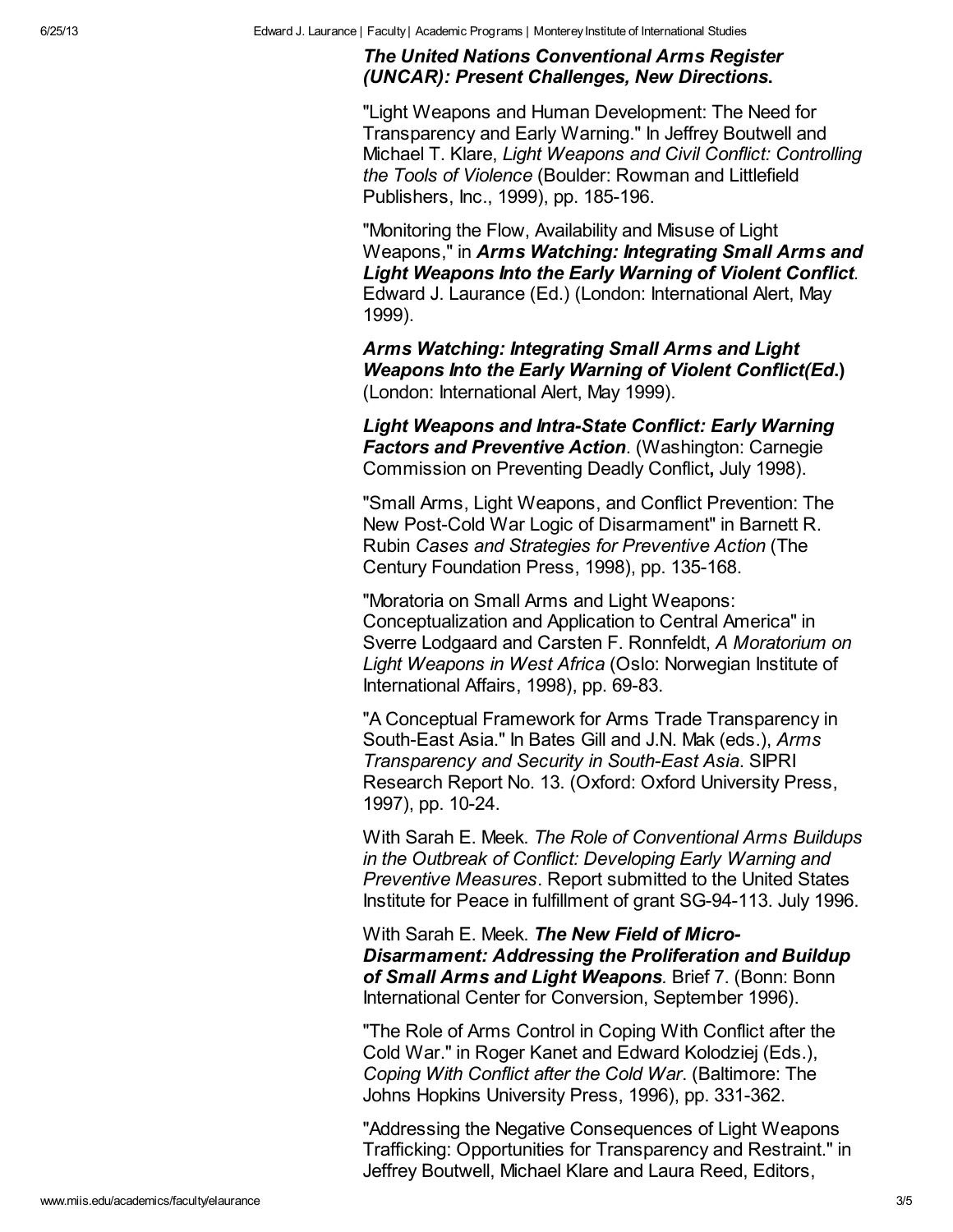6/25/13 Edward J. Laurance | Faculty| Academic Programs | MontereyInstitute of International Studies

Lethal Commerce: The Global Trade in Small Arms and Light Weapons. (Cambridge: American Academy of Arts and Sciences, 1995), pp. 140-57.

"The UN Register of Conventional Arms: Rationales and Prospects for Compliance and Effectiveness," The Washington Quarterly , (Spring 1993).

"Reducing the Negative Consequences of Arms Transfers Through Unilateral Arms Control." in Bennett Ramberg (Ed.) Arms Control Without Negotiation: From the Cold War to the NewWorld Order. (Boulder: Lynne Rienner Publishers, 1993), pp. 175-198

With Siemon Wezeman and Herbert Wulf. Arms Watch: SIPRI Report on the First Year of the UN Register of Conventional Arms. (Oxford: Oxford University Press, November 1993).

The International Arms Trade. (New York: Lexington Books, 1992).

"The Political Implications of Illegal Arms Exports From the United States." Political Science Quarterly, 107, 3 (Fall 1992), 501-533.

"Events Data and Policy Analysis: Improving the Potential for Applying Academic Research to Foreign and Defense Policy Problems." Policy Sciences , 23,1(1990).

"The New Gunrunning." Orbis (Spring 1989), 225-237.

#### Courses

Courses offered in the past four years.

- ▲ indicates offered in the current term
- ▹ indicates offered in the upcoming term[s]

IPMG 8526 - Implementing Humanitarianism

IPMG 8541 -

ResrchMethdsForDvIpmntPractice

IPOL 8502 - Public Policy Research Methods

IPOL 8521 - Intro to Security&Development

IPOL 8541 - ResrchMethdsForDvlpmntPractice